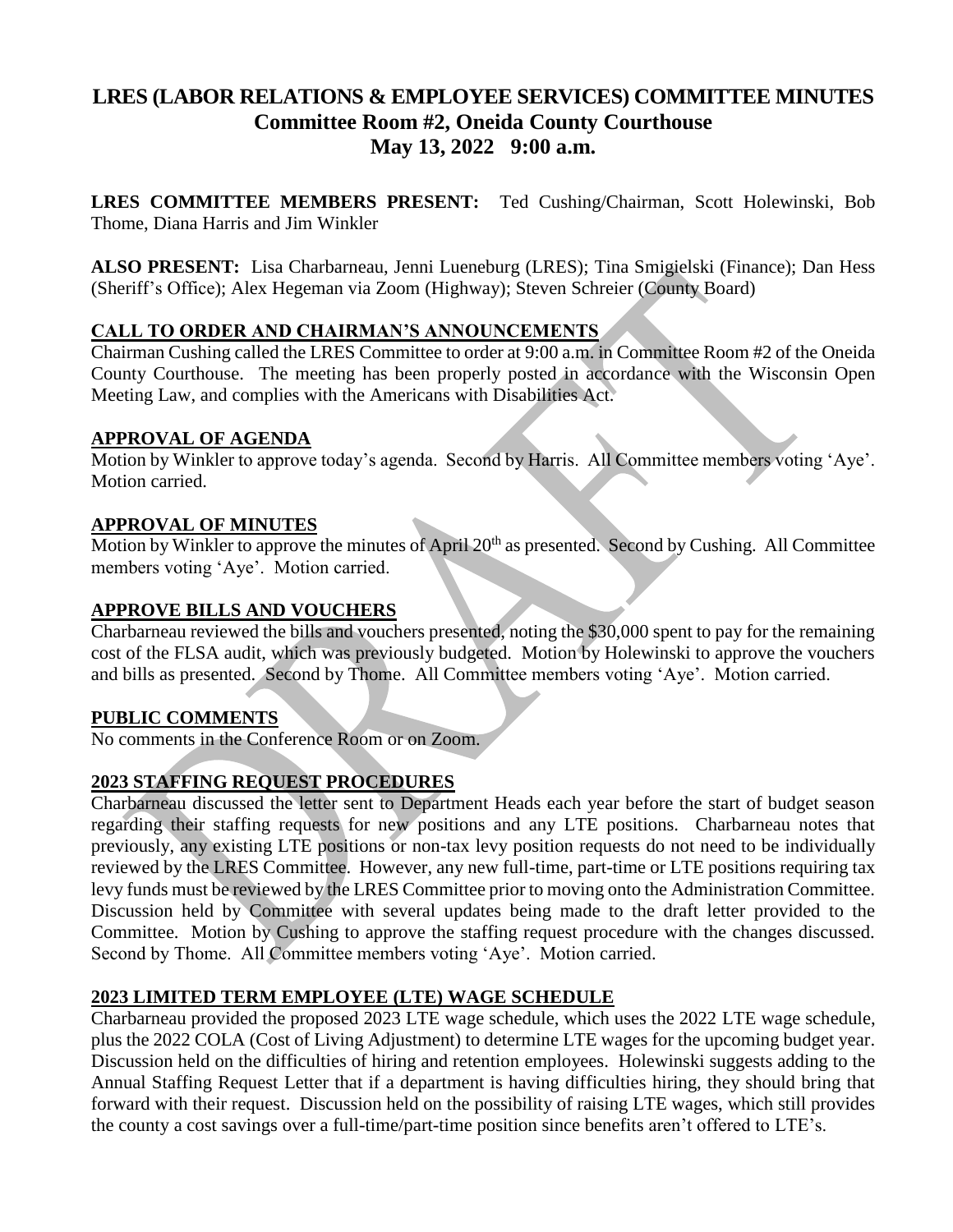## **2023 LIMITED TERM EMPLOYEE (LTE) WAGE SCHEDULE (continued)**

Charbarneau notes the LTE wage schedule is based on 85% of the regular Non-Exempt pay schedule; discussion held. Motion by Cushing to move the 2023 LTE wage schedule from 85% to 90% of the prior year schedule. Second by Harris. All Committee members voting 'Aye'. Motion carried.

#### **CLOSED SESSION**

Motion by Holewinski, second by Thome for the LRES Committee to go into closed session pursuant to section 19.85(1)(f) for purposes of considering financial, medical, social or personal histories or disciplinary data of specific persons, preliminary consideration of specific personnel problems or the investigation of specific charges, which, if discussed in public would likely have an adverse effect on the reputation of the person referred to in such data. (Topic: Leave of Absence Request)

Roll call vote taken; all members voting in the affirmative. Motion carried. Committee went into closed session at 9:16 a.m.

Staff present in closed session: Charbarneau, Lueneburg and Smigielski

## **RETURN TO OPEN SESSION**

Motion by Winkler, second by Holewinski to return to open session. Roll call vote taken with all members voting in the affirmative. Motion carried. Committee returned to open session at 9:18 a.m.

Cushing reports in closed session, no actions were taken. In open session:

Motion by Holewinski to approve the request for Leave of Absence for the Social Services employee. Second by Winkler. Roll call vote taken with all voting in the affirmative. Motion carried.

## **COMPETITIVE LOCAL GOVERNMENT COMPENSATION PACKAGES**

Charbarneau discussed the potential changes to Vilas County and Price County's wages in order to become more competitive. Charbarneau notes that Vilas County is taking one million dollars from their general fund to afford increases to wages but is unsure how they will continue those increases in future year budgets. Charbarneau notes that Vilas and Oneida County wage plans are fairly similar except Price County offers four weeks paid maternity leave, which Oneida County does not. Further discussion held on the difficulty of hiring various positions such as Corrections Officers. Charbarneau feels the younger workers are much more concerned with pay than benefits whereas the older staff still feel benefits are an important part of the compensation package. Further in-depth discussion held on the options of bonuses, increasing wage schedules or increasing starting wages as different options for recruiting new talent while still retaining current employees. Hess notes that bonuses are only a shortterm fix on recruiting employees and will not retain current staff. Thome discussed the need to change the overall wage schedule rather than just fixing the current wages of positions that are difficult to hire. Discussion held on the need to deal with vacancy issues or risk burning out current staff and increased workers compensation issues. Smigielski feels the county may need to look at fewer high paid positions in order to pay competitive wages for remaining staff. Charbarneau reminded the Committee that the next meeting would focus on completing the FLSA study to potentially move staff to 2080 annual hours. Hess says the Public Safety Committee will be looking at strategies to improve the wages of Correction Officers. Holewinski recommends meeting with Departments to see what their needs are first. Tina recommends a "Meet and Confer" process which gathers input from non-union employees to gather